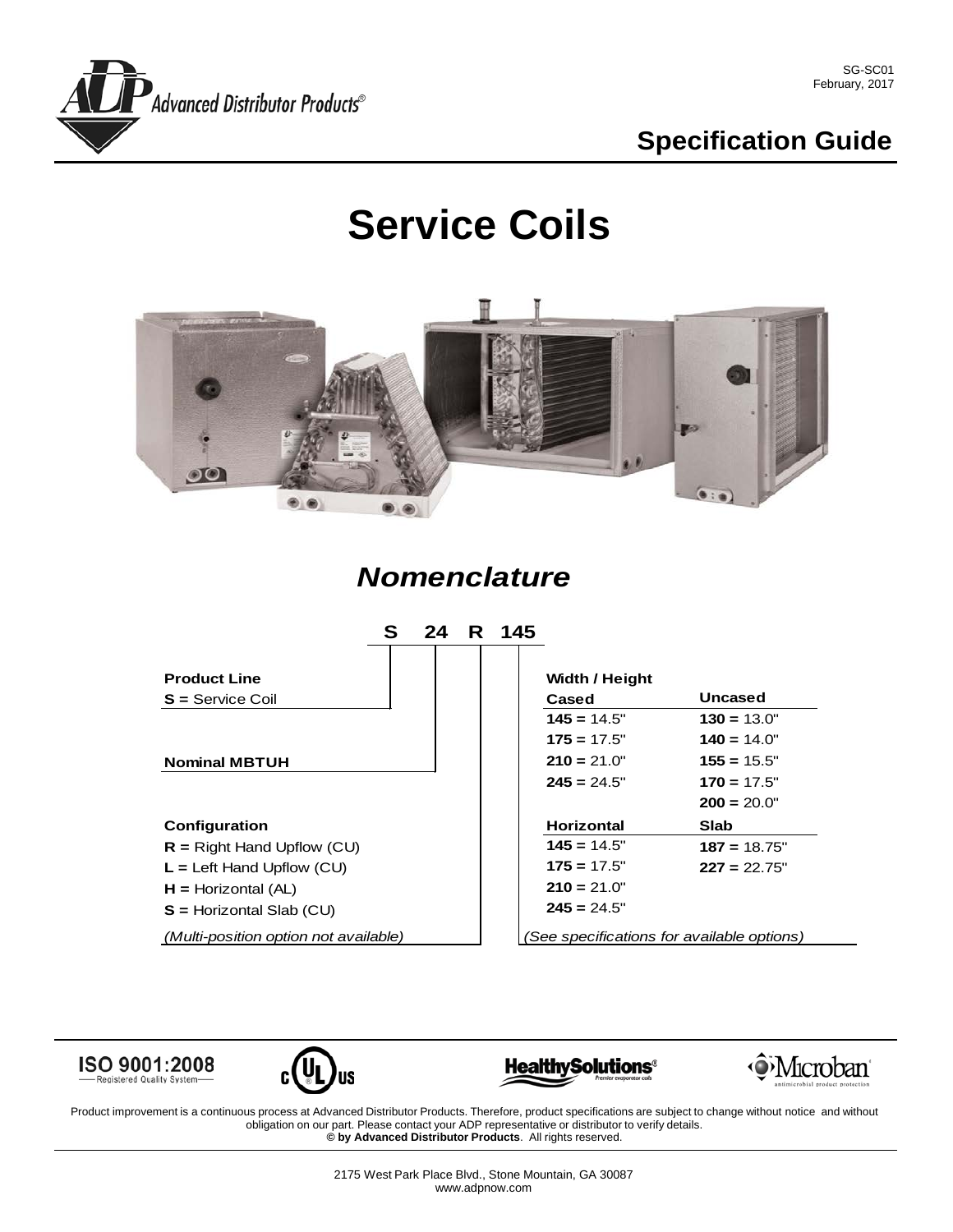# *Product Features*

#### *General Features*

- High efficiency lanced fin design.
- Service coils for indoor coil replacement only.
- Nominal tonnage designed for 10 12 SEER systems. For 13 SEER and higher, refer to HE Series specification.
- "No-hassle" 5 year warranty.
- Cased coils are fully lined with 5/8" foil faced insulation.
- AC & Heat Pump compatible.
- All coils have durable packaging with bar coded labels on the box.
- Coils are air pressure tested at 500 psi, leak tested with helium, sealed with rubber plugs, then charged with dry air.
- UV resistant drain pans are molded of high temperature (450 deg. F) engineered polymer.
- Microban<sup>®</sup> antimicrobial additive to inhibit the growth of mold and mildew in the drain pan.
- HydroTEC™ low water retention drain pan.
- Piston options include externally accessible body for easy piston change out and/or TXV installation.
- Supplied with pistons for both R22 and R-410A applications.
- Liquid line refrigerant connections are 3/8" ODF.

#### *Upflow*

- Corrosion resistant coil header plates.
- Cabinet insulation hold down tabs for easy drain pan removal.
- Interlocking doors reduce air leakage and allow for easy access.
- Enhanced refrigerant pipe grommets: secure, tight, and easy to install.
- Intertek lab tested 1% or less cabinet air leakage for better efficiency.
- Foam drain seal for reduced air leakage.
- Non-captive refrigerant lines with long stubs make for easy installation.
- Dual 3/4" FPT condensate drains on front-left and front-right side of drain pans.

#### *Horizontal A-Coil*

- Short cabinet with easy access.
- Dual 3/4" FPT condensate drains on front and back of coil allows flexibility of placement to accommodate left or right airflow furnaces.
- Copper refrigerant connections for easy brazing on all Horizontal A-Coil aluminum slab models.
- Non-captive panels allow access to inside of cabinet without the need to cut refrigerant lines.
- Easy to remove access panel for easy cleaning. (4) screws only.
- Dedicated cutouts for condensate drains reduce air leakage.
- Easy to use filler strip, if coil dimensions are larger than furnace.
- Refrigerant connections on top of coil.
- Refrigerant connections are 7/8" ODF suction.
- Refrigerant connections in center of coil away from airflow path.

#### *Horizontal Slab Coils*

- Piston options include externally accessible body for easy piston change out and/or TXV installation.
- Suction line refrigerant connections are 7/8" ODF.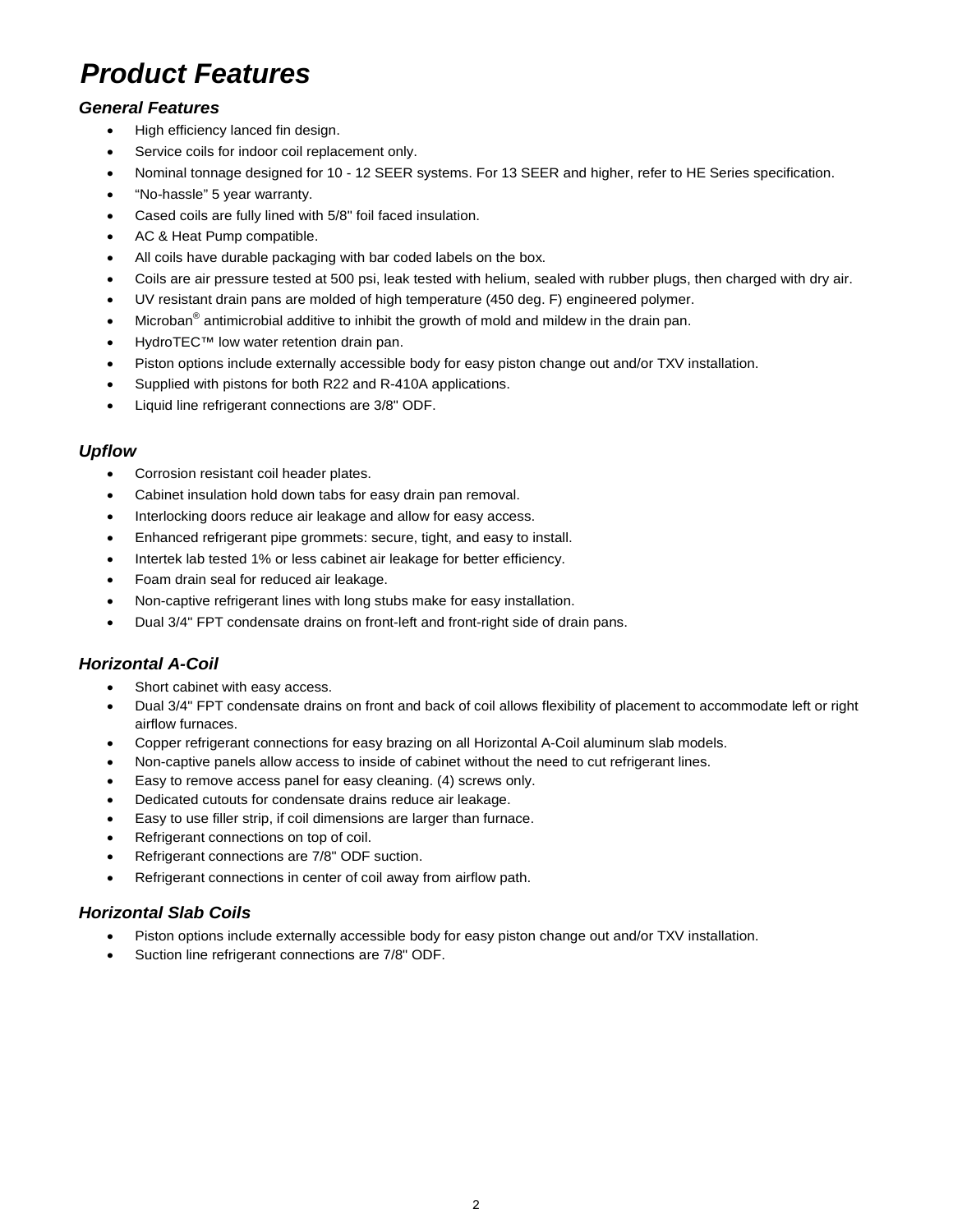# *Service Coils - Specifications*



 $A = Width$ B = Depth  $C = Height$ 

Supply Opening: (A - 1.5") x (B - 1.5") Return Opening: (A - 1.0") x (B - 0.5")

#### *Upflow A-Coils*

|                |                | <b>Model Number</b> | Width<br>[A] | Depth<br>[B] | Height<br>$[C]^{[1]}$ | Weight<br>(lbs) | Pallet<br>Qty  | <b>CFM</b> | Face Vel.<br>(fpm) | Air Pressure Drop <sup>[2]</sup><br>(inches W.C.) |
|----------------|----------------|---------------------|--------------|--------------|-----------------------|-----------------|----------------|------------|--------------------|---------------------------------------------------|
| 2 TON          | <b>Uncased</b> | S 24 (R,L) 130      | 13.0"        | 19.5"        | 11.0"                 | 17              | 18             | 800        | 360                | 0.22                                              |
|                |                | S 24 (R,L) 140      | 14.0"        | 19.5"        | 11.0"                 | 17              | 18             | 800        | 360                | 0.21                                              |
|                | Cased          | S 24 (R,L) 145      | 14.5"        | 20.5"        | 12.5"                 | 25              | 18             | 800        | 360                | 0.21                                              |
|                | <b>Uncased</b> | S 30 (R,L) 130      | 13.0"        | 19.5"        | 13.0"                 | 19              | 18             | 1000       | 375                | 0.22                                              |
|                |                | S 30 (R,L) 140      | 14.0"        | 19.5"        | 13.0"                 | 19              | 18             | 1000       | 375                | 0.21                                              |
| <b>2.5 TON</b> |                | S 30 (R,L) 155      | 15.5"        | 19.5"        | 13.0"                 | 19              | 18             | 1000       | 375                | 0.20                                              |
|                | Cased          | S 30 (R,L) 145      | 14.5"        | 20.5"        | 16.5"                 | 29              | 12             | 1000       | 375                | 0.21                                              |
|                |                | S 30 (R,L) 175      | 17.5"        | 20.5"        | 16.5"                 | 29              | 8              | 1000       | 375                | 0.19                                              |
|                | <b>Uncased</b> | S 36 (R,L) 140      | 14.0"        | 19.5"        | 15.0"                 | 22              | 12             | 1200       | 386                | 0.23                                              |
| 3 TON          |                | S 36 (R,L) 155      | 15.5"        | 19.5"        | 15.0"                 | 22              | 12             | 1200       | 386                | 0.20                                              |
|                |                | S 36 (R,L) 170      | 17.0"        | 19.5"        | 15.0"                 | 22              | 8              | 1200       | 386                | 0.19                                              |
|                | Cased          | S 36 (R,L) 145      | 14.5"        | 20.5"        | 16.5"                 | 32              | 12             | 1200       | 386                | 0.23                                              |
|                |                | S 36 (R,L) 175      | 17.5"        | 20.5"        | 16.5"                 | 32              | 8              | 1200       | 386                | 0.22                                              |
|                |                | S 36 (R,L) 210      | 21.0"        | 20.5"        | 16.5"                 | 32              | 8              | 1200       | 386                | 0.21                                              |
| 3.5 Ton        | <b>Uncased</b> | S 42 (R,L) 155      | 15.5"        | 19.5"        | 17.0"                 | 24              | 12             | 1400       | 393                | 0.26                                              |
|                |                | S 42 (R,L) 170      | 17.0"        | 19.5"        | 17.0"                 | 24              | 8              | 1400       | 393                | 0.22                                              |
|                | Cased          | S 42 (R,L) 175      | 17.5"        | 20.5"        | 18.5"                 | 36              | 12             | 1400       | 393                | 0.22                                              |
|                |                | S 42 (R,L) 210      | 21"          | 20.5"        | 18.5"                 | 36              | 8              | 1400       | 393                | 0.21                                              |
|                | <b>Uncased</b> | S 48 (R,L) 170      | 17.0"        | 19.5"        | 19.0"                 | 27              | 8              | 1600       | 400                | 0.26                                              |
| 4 TON          |                | S 48 (R,L) 200      | 20.0"        | 19.5"        | 19.0"                 | 27              | 8              | 1600       | 400                | 0.22                                              |
|                | Cased          | S 48 (R,L) 175      | 17.5"        | 20.5"        | 20.5"                 | 40              | 4              | 1600       | 400                | 0.26                                              |
|                |                | S 48 (R,L) 210      | 21.0"        | 20.5"        | 20.5"                 | 40              | 4              | 1600       | 400                | 0.24                                              |
|                | <b>Uncased</b> | S 60 (R,L) 200      | 20.0"        | 19.5"        | 25.0"                 | 34              | 4              | 2000       | 375                | 0.25                                              |
| 5 TON          | Cased          | S 60 (R,L) 210      | 21.0"        | 20.5"        | 25.5"                 | 50              | 4              | 2000       | 375                | 0.25                                              |
|                |                | S 60 (R,L) 245      | 24.5"        | 20.5"        | 25.5"                 | 51              | $\overline{4}$ | 2000       | 375                | 0.24                                              |

[1] Height excludes .75" top flange.

[2] Air pressure drop data is under wet coil conditions.